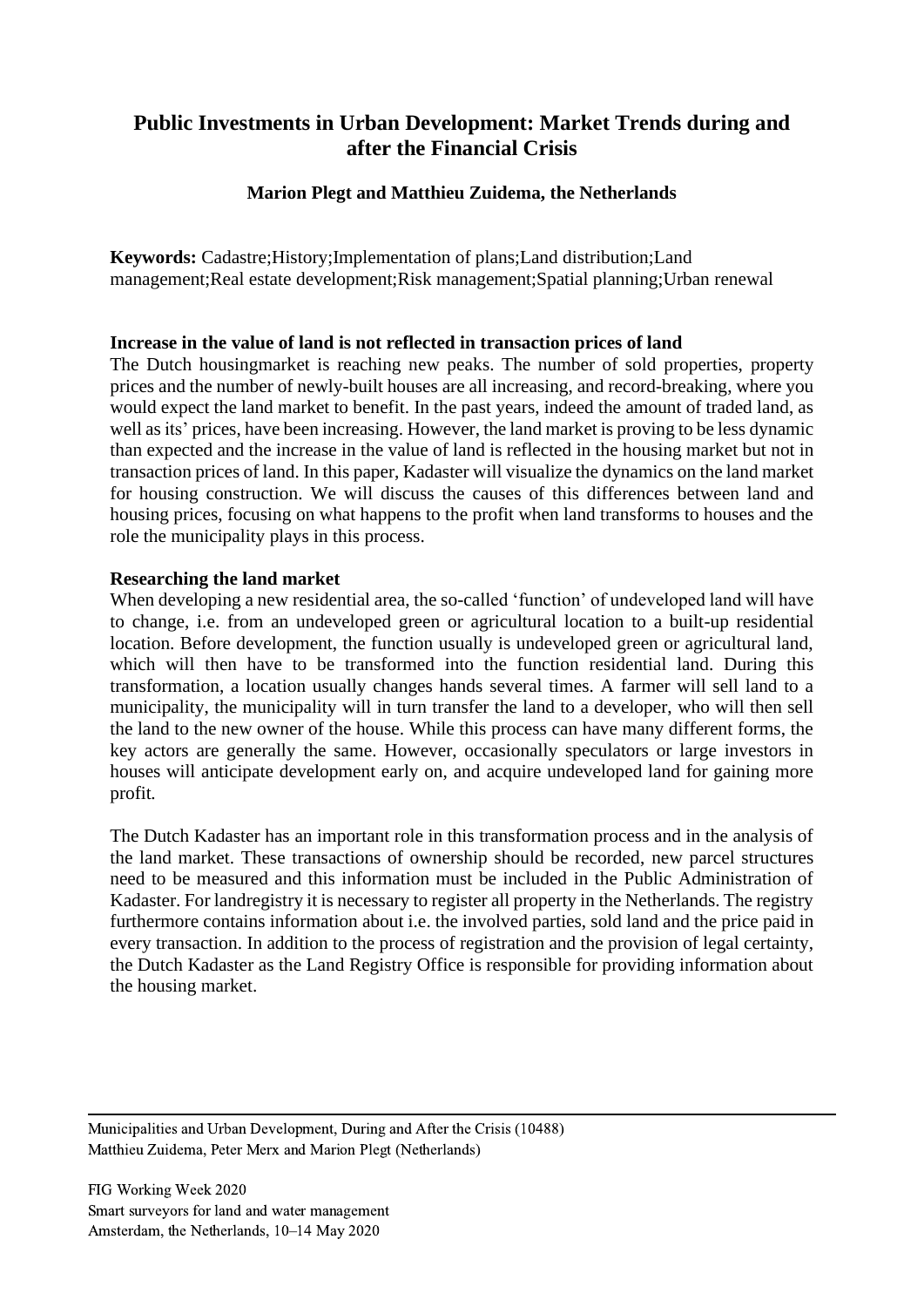*Figure 1 – Typical transformation of (un)developed land and moments of transactions*



## **Theoretical framework: the land market is influenced by the demand for new-build real estate**

The demand for new development locations, and therefore the demand for still undeveloped land, derives from the demand for newly-built property. The higher the housing demand, the more demand for development locations and the more demand for undeveloped land. Subsequently, if house prices are high, the farmer may also demand high prices for his land. This condition for this , however, is based on two prerequisites: i) potential building locations for new development are scarce and ii) the new-build developments in themselves have a limited influence on price formation in the housing market as a whole.

These prerequisites are met in the Netherlands. First of all, the Dutch government applies a strict spatial planning policy and the supply of newly-built houses is regulated. As a result, price-competition among potential developers barely exists. At the same time, the share of newly-built houses in the existing housing market is limited. Newly-built houses account for less than one percent of the entire housing stock. As a result, the impact of newly-built houses on the housing prices is very modest. Overall, the Dutch housing market follows the land rent theory as proposed by 19th century economist Ricardo . The value of development projects, and with that the value of unveloped land, is determined by that what happens on the housing market. In other words, land prices derive from housing prices (and not the other way around).

As a result, the laws of 19th century economist Ricardo have been complied with: the value of development projects, and therefore the land, is determined by what happens on the housing market. In other words, land prices are a derivative of house prices (and not the other way  $around)^i$ 

# **Housing transactions increased after the economic crisis, lagging recovery of land market**

This research starts with an comparison of the dynamics on the housing market and the purchases of plots designated for newly built houses by home-owners, which is the last step in the transformation of (un)developed land, as visualized in Figure 1. The dynamics of the last ten years have been strongly influenced by the economic crisis after 2008 and the strong recovery from this crisis after 2014. In 2008, home-owners purchased 182.000 existing houses, as well as 30.000 plots designated for newly-built houses. In 2009, this number has plummeted, with the transactions of existing houses decreasing by 30% and the transactions of plots halved.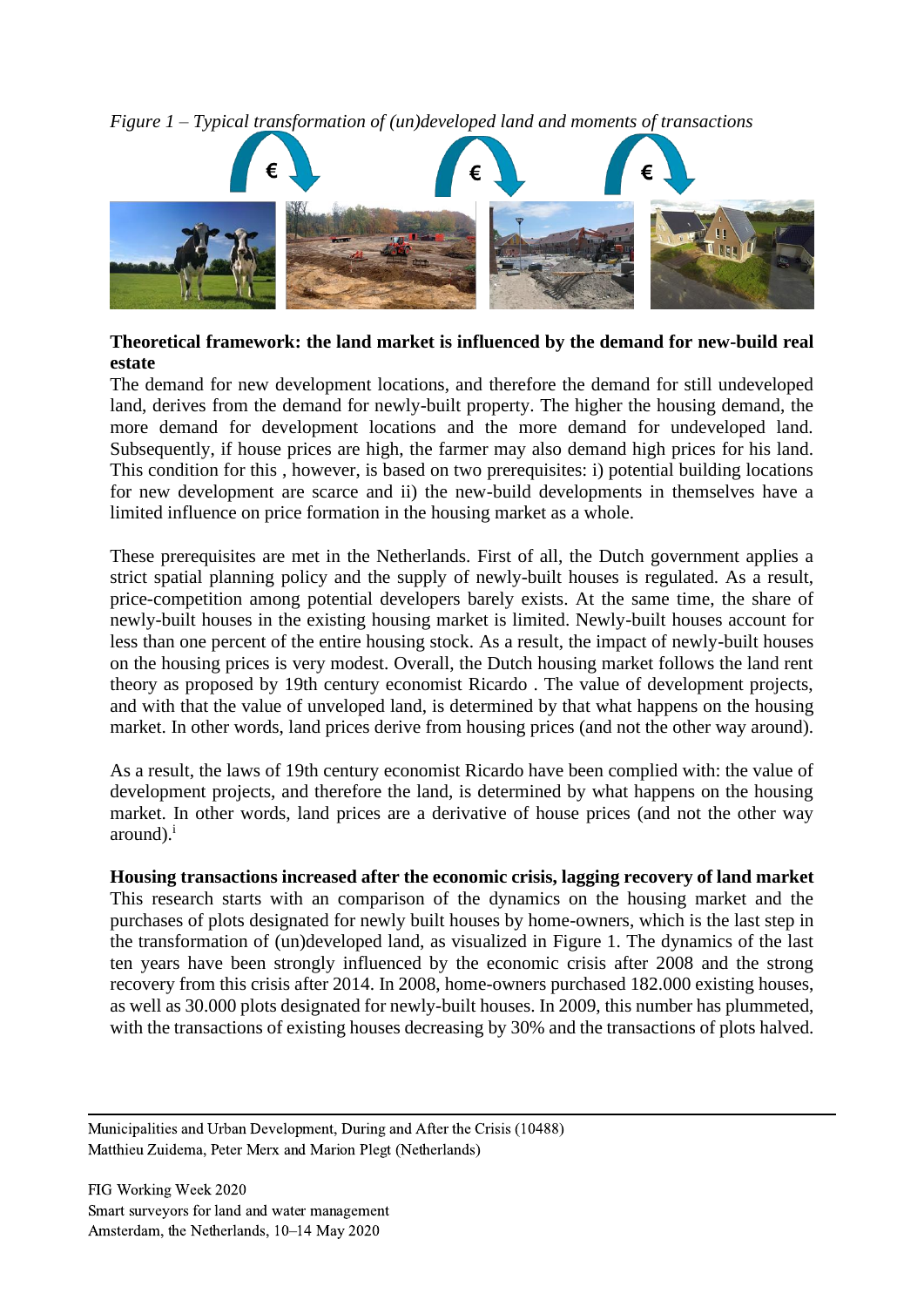

*Figure 2: Transactions of plots \*\* and existing houses\*\*\* (index number, 2008=100)*

\* Number of transactions of plots in 2019 is provisional

\*\* The transactions of plots refer to the final transaction when involved developers or municipalities transfer the land accomodating newly built houses to the new home owners \*\*\* The transactions of houses refer to the purchases of existing houses from owner-occupiers Source: Kadaster 2020

Figure 2 visualizes this trend. In 2013, the number of transactions reached an all time low, with the transactions of houses having declined by 40%. Home-owners purchased only a third of the number of plots designated for newly-built houses compared to 2008. After 2013, the number of transactions strongly increases; this increase reaches its top in 2017. Both markets have easily surpassed the level of 2008, however the development of plot-transactions does not increase as much as the development on the housing market. This is partially caused by the dynamics during the economic crisis, when the transactions of plots declined much stronger than the transactions on the housing market. Even though both markets recovered after 2013, this difference remained. Currently, it appears that the number of transactions of plots is declining again, whereas the existing transactions on the housing market continue to be high. <sup>ii</sup>

#### **Development of newly-built houses is slowing down**

This slowing down in transactions of plots for newly-built houses is unmistakable when looking at the development of newly-built houses. The information of the *Economisch Instituut voor de Bouw* (EIB) about developments on the housing market, clearifies that the number of newlybuilt houses has increased with at least ten percent per year since 2014. However, since 2019, the increase fell to two percent, and for 2020, a decline is expected.iii This assumption is strengthened by the decline of applications for building permits. The demand for houses, however, does not seem to decline; the number of transations of existing houses remains at an

Municipalities and Urban Development, During and After the Crisis (10488) Matthieu Zuidema, Peter Merx and Marion Plegt (Netherlands)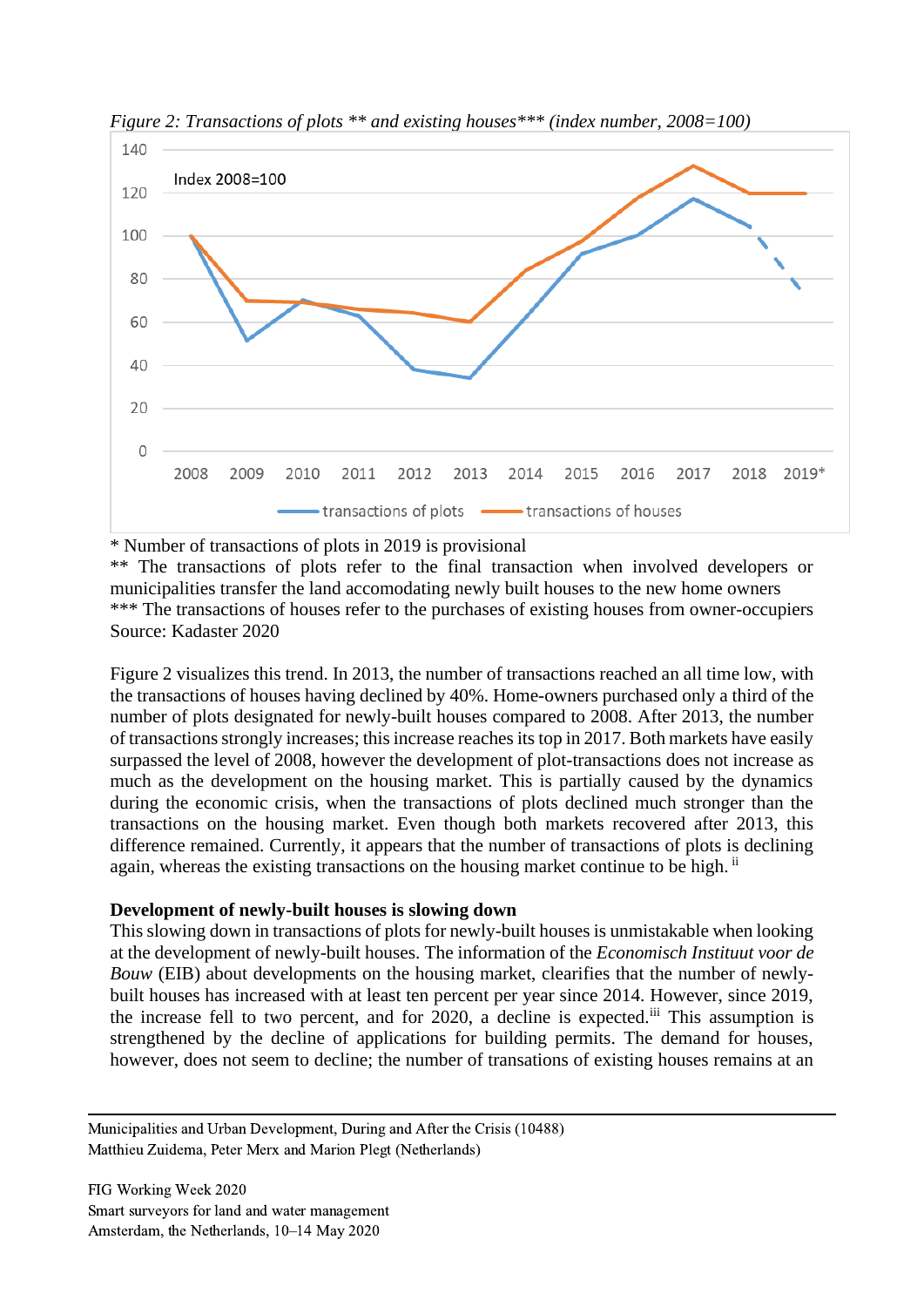undiminished high. It therefore seems that it is caused by stricter environmental requirements (stricter rules on Nitrogen oxide-emissions) for the construction sector and labour-shortage. This shortage of personnel affects all parties in land developent, such as municipalities, developers and contractors.<sup>iv</sup>

### **Land value increases as a result of increasing prices on the housing market**

The dynamics on the housing market do not just result in a changing number of transactions; it also results in changing house prices. As mentioned before, increased prices on the housing market result in increased land value; essentially, the higher the value of houses, the higher the value of the land underneath these houses.

For development locations for newly-built houses, the increase (or decline) of land value can be substantial. For example, if the value of a newly-built house increases too strongly, and the construction costs remain the same, in principle the increase in house prices will be fully reflected in the development of the land value.<sup>v</sup> It is therefore relevant to compare It is therefore relevant to compare the increase in value of houses with the construction costs. This comparison can be made using numbers of the Centraal Bureau voor de Statistiek (CBS – Statistics Netherlands). Since 2015, the CBS has published a price index for new homes, which also monitors the construction costs.<sup>vi</sup>

- Prices of newly-built houses have increased with over 35% in the last five years.
- During that timeframe, the costs for construction have increased with almost 25%.
- This quicker increase of prices of newly-built houses compared to the costs of construction means that there is value added in the development of newly-built houses. Development projects will increase in value; that increase of value is returned to the (residual) land value.
- Based on housing prices increasing with 35% and construction costs increasing with 25%, the land value increases with at least 50% (assuming that construction costs are at least 60% of the costs to built a house).
- The question, then, is if this expected increase of land value can be found in the registered land prices – and where in the transfers of (un)developed land (Figure 1) the price-increase is steepest.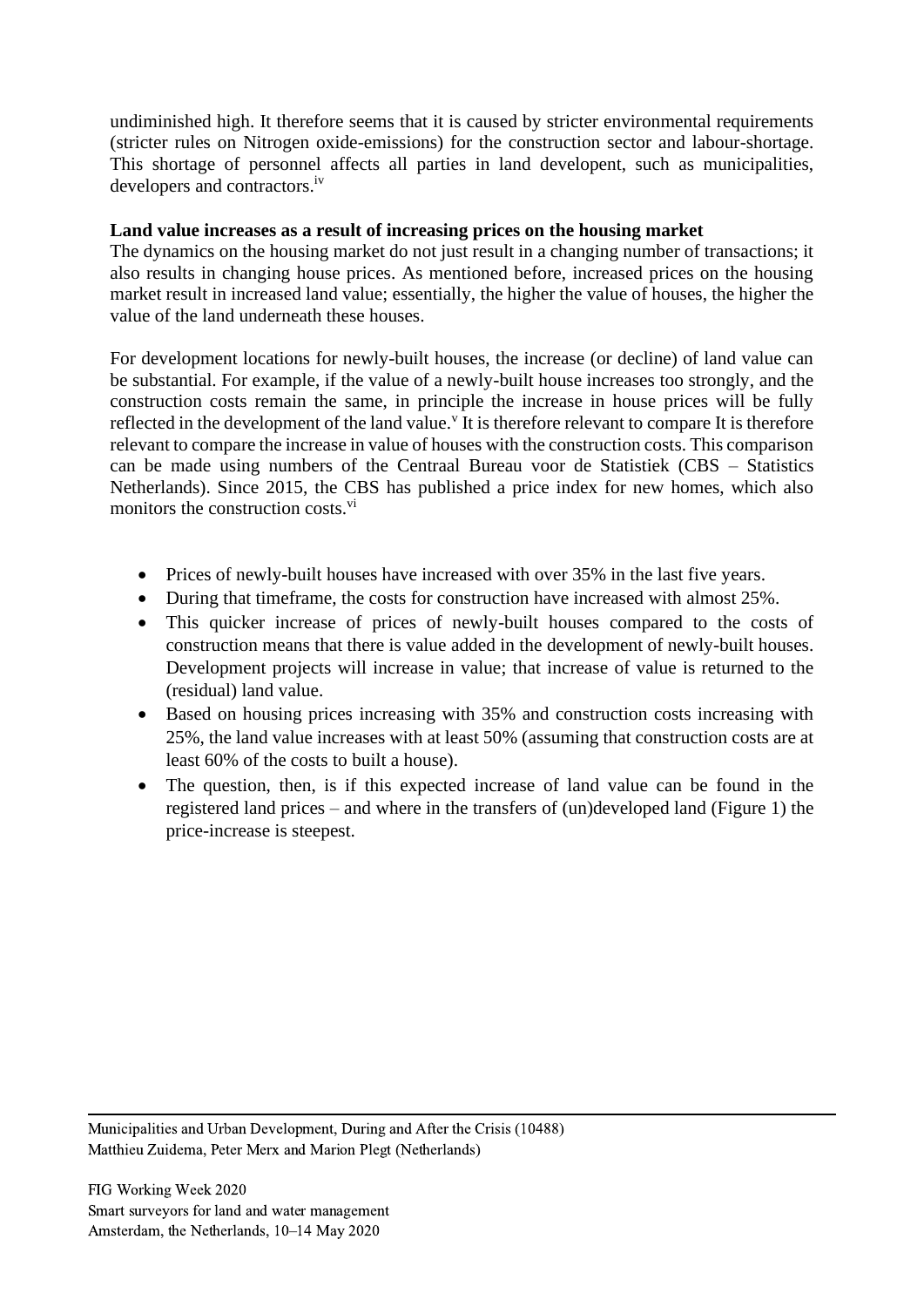## **Increase in land value not as steep as expected?**

The value of undeveloped land is expected to have increased with at least fifty percent in the last five years, however, the registered increased value of purchased plots by home-owners is much lower. Since 2015, the prices of plots purchased by home-owners has increased with only thirteen percent. These percentages are based on the average price per square meter of these plots, sold to individuals. It becomes apparent from these numbers, that the increase in value of these plots lags behind the prices of existing owner-occupied houses and construction costs. This difference is visualized in Figure 3.



*Figure 3: Plots transaction prices, new house prices and construction costs (2015=100)*

\* Provisional numbers for 2019, based on registrations untill 2019Q3 Source: CBS, Kadaster

### **No incentives to increase prices for plots?**

Why remains the value of registered increase in land value lower than could be expected, based on the housing market. There are several reasons for this difference vii:

- It could have to do with agreements between the municiaplity and other involved parties. Usually, before the start of a project, they agree on a fixed price for plots. Dynamics on the housing market that result in higher prices for newly-built houses do not necessarily result in adapting these agreements.
- The interests of involved parties are also of importance. Municipalities, for example, often have an interest in land values, since they are involed in land exploitation. Municipalities set certain conditions for land development, for example with regards to the environment, infrastructure, parking spaces or social development. The higher the

Municipalities and Urban Development, During and After the Crisis (10488) Matthieu Zuidema, Peter Merx and Marion Plegt (Netherlands)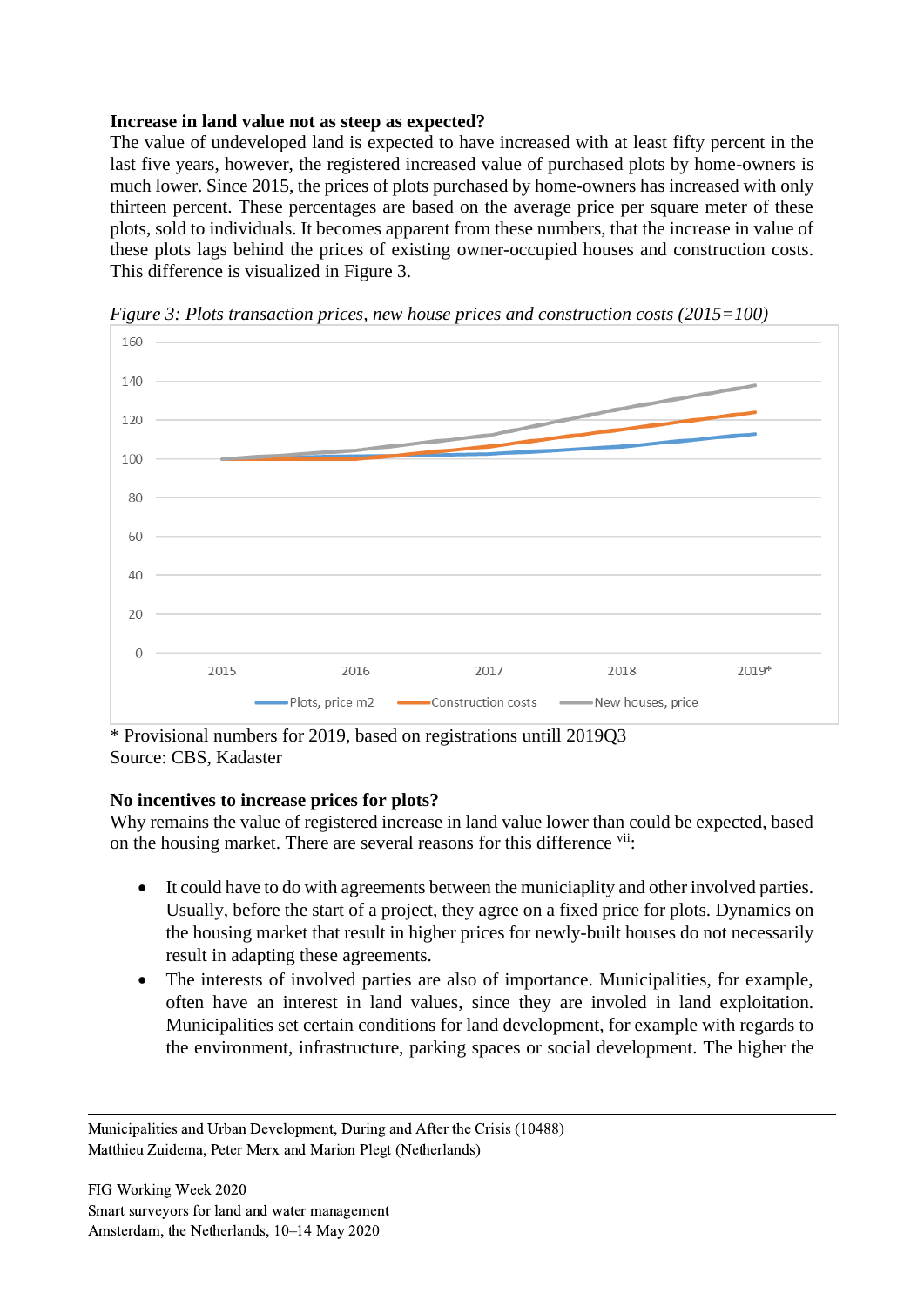land value, the more possibilities for land exploitation. Higher house prices then result in more public investments rather than higher land prices.

- In a general sense, market parties like developers and contractors usually have an interest in keeping the costs within construction development projects as low as possible. This also concerns agreements on the transfer of land revenues to municipalities, and thus the land prices to be applied.
- Lastly, if land prices increase, developers and contractors will have to deal with these higher prices in the future, which can be of negatively influencing the feasibility of future projects; therefore, it is in their best interest if the land value does not increase.

### **Is the increase in price visible in the price development of agricultural land?**

The prices of plots, when sold to home-owners, do not increase as much as could be expected based on the increase in value of newly-built houses and construction costs. The question, then, is if this increase in value can be found earlier in the transformation of (un)developed land. The Kadaster registers transactions of agricultural land.<sup>viii</sup> The expectation is that, when the amount of undeveloped land that qualifies for transformation increases, the demand for agricultural land increases, as do the prices. These transactions take place at the beginning of the transformation (figure 1).

In 2015, 10.9 thousand hectares of agricultural land has been traded. Then, the average price for a hectare of land was  $\epsilon$ 55,000 ( $\epsilon$ 5.50 per m2). After 2015, the number of transactions steadily declines. This is not in line with the dynamics on the housing market; it is, however, in line with the dynamics in the agricultural sector. In 2015 the willingness to invest is relatively high, but slowly declining in the years after, whereas the prices keep increasing. In 2019, the average price for a hectare has increased to  $\epsilon$ 62,000.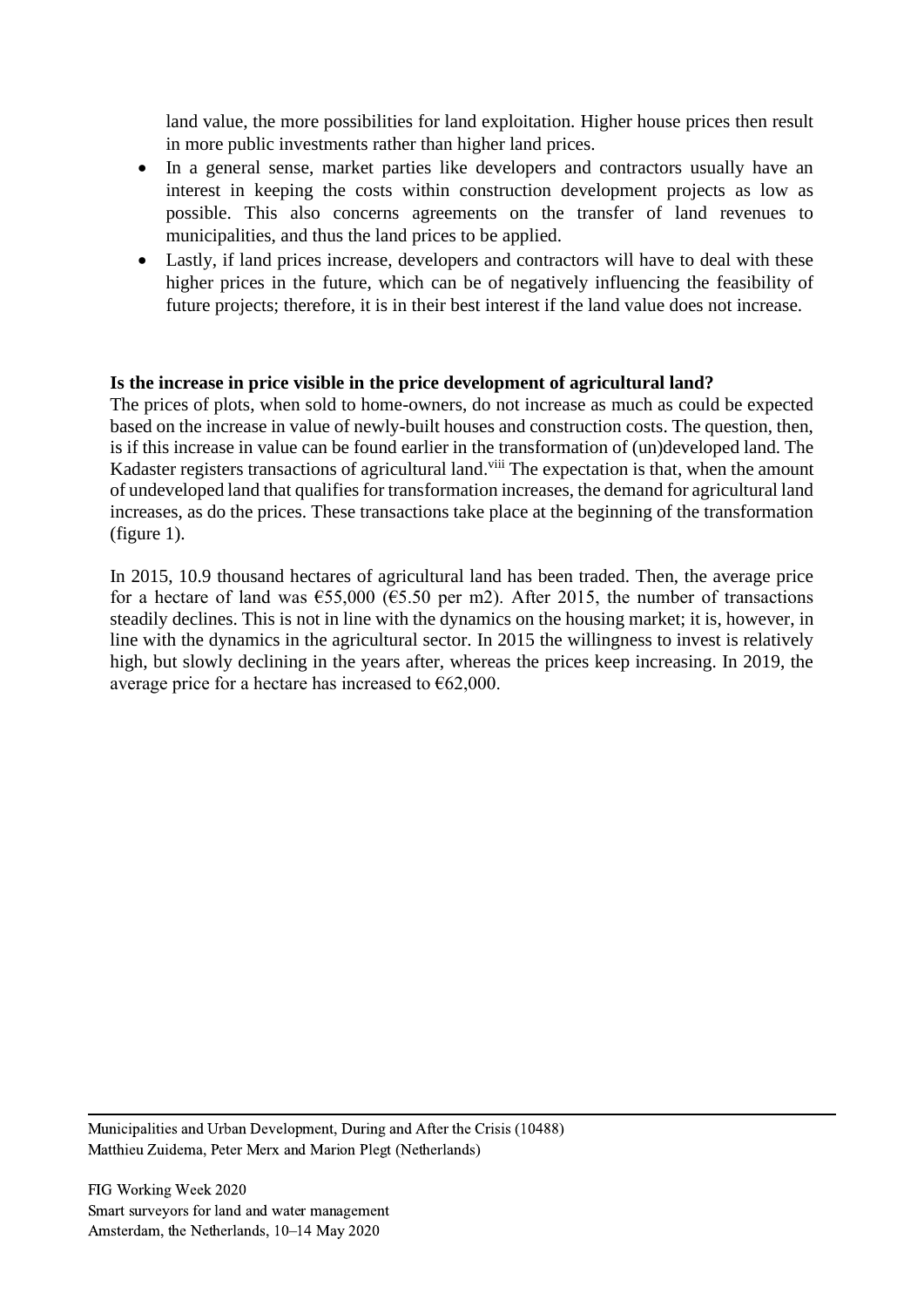

*Figure 4: Transactions of agricultural land and registered prices (index 2015 =100)*

Source: Kadaster

### **Value of agricultural land has increased with thirteen percent since 2015**

The trends on the agricultural land market are visualized in Figure 4, based on the price index of 2015. Since 2015, the prices have increased with thirteen percent. This is the same as the increase in value for plots designated for newly-built houses in the same period. Furthermore, it becomes clear that the increase of fifty percent for land value of development areas does not happen, as was the case for the prices for plots. Of course the trends in the agrosector also determine the prices set in this land markt. In the last five years, the Dutch agricultural sector had to deal with overcapacity, increasings costs and stricter environmental regulations. Furthermore, the differences between sectors are large. It is possible that, caused by the demand for undeveloped land, the value of agricultural land has increased; however, this increase has simultaneously been diminished by these other factors. An increase in value of over fifty percent is certainly not visible.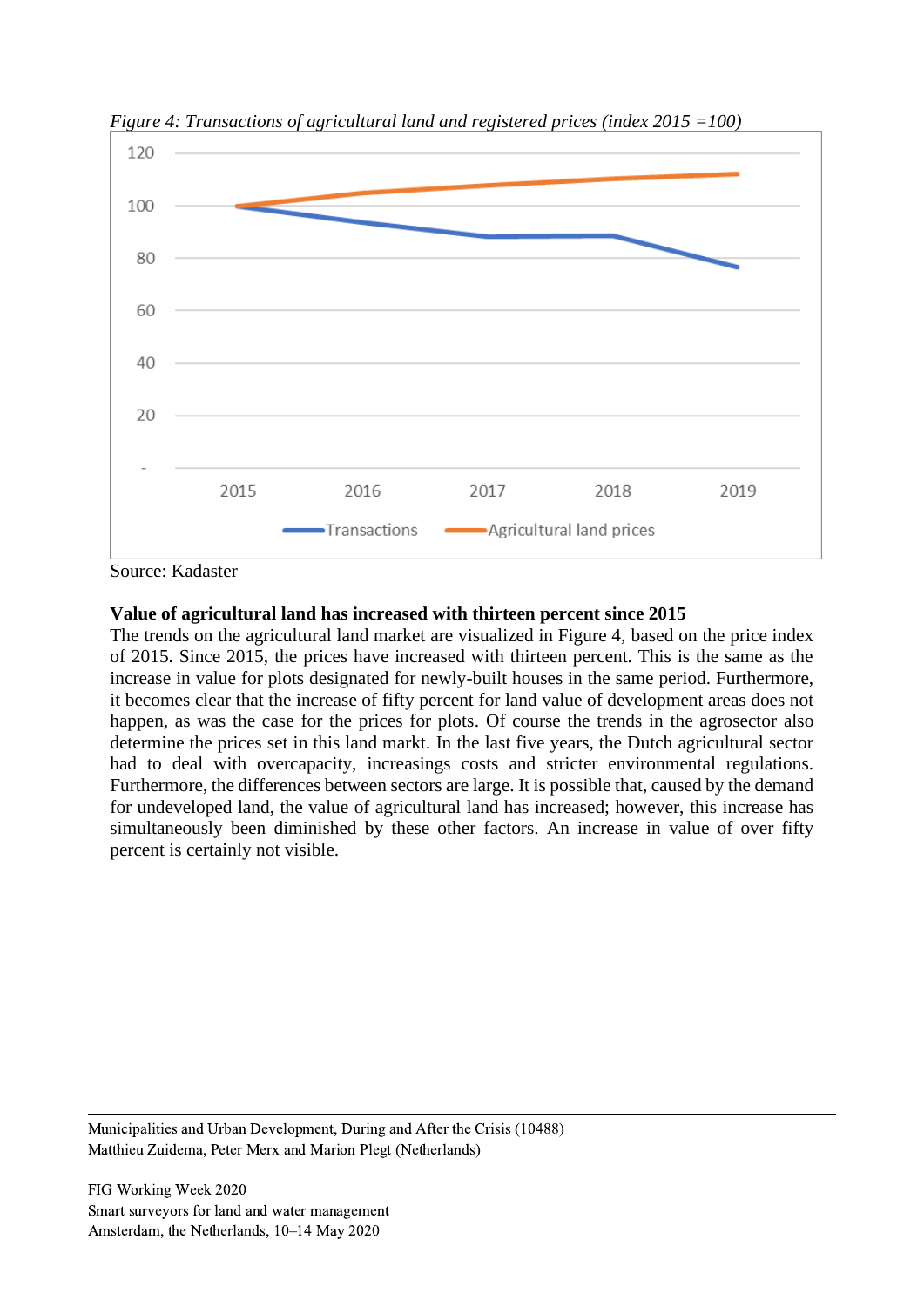#### **So where does the profit from the transformation of (un)developed land go?**

The price increases of value on the housing market are making development projects worth more. This increased value is, however, not visible in increased construction costs, increased value for agricultural land, nor is it visible in the prices that the home-owners pay. We would like to know if this increase in price is visible somewhere else in the transformation of (un)developed land. To gain more insight, an overview of the involved parties is needed. Usually, the municipality and developers are involved in the transformation, which is something that also becomes clear when visualizing from whom home-owners eventually buy their plot, or newly-built house. This visualization can be seen in Figure 5. At the end of the transformation, municipalities and developers are the ones selling most of the developed land, 20% and 56% respectively. The 'other'-category, 24%, consists of a heterogenous group of corporations, investors and speculators.

Unfortunately, the answer to the question posed in the header of this section cannot be given within this research. The Kadaster's knowledge on the adjustment of prices during the process of transformation is limited to what has been discussed here. Furthermore, it can also be questioned whether or not the prices of transactions during the process of transformation are representable. Alternative methods might offer other, and more, insights into the questions posed, such as TU Delft's research into the financial data of municipalities with regard to land exploitation.<sup>ix</sup> Last year, they reported a positive result of one billion euros from land exploiting for housing , with figures based on the annual accounts of municipalities of 2018. Almost half of this profit belongs to the municipality of Amsterdam. Profit is mainly created when land exploitation is revaluated, and when profit is made (or lost) when land is sold. Although there are no figures available for the manner profit is created, it is likely that market parties have also been able to revaluate their land positions in recent years.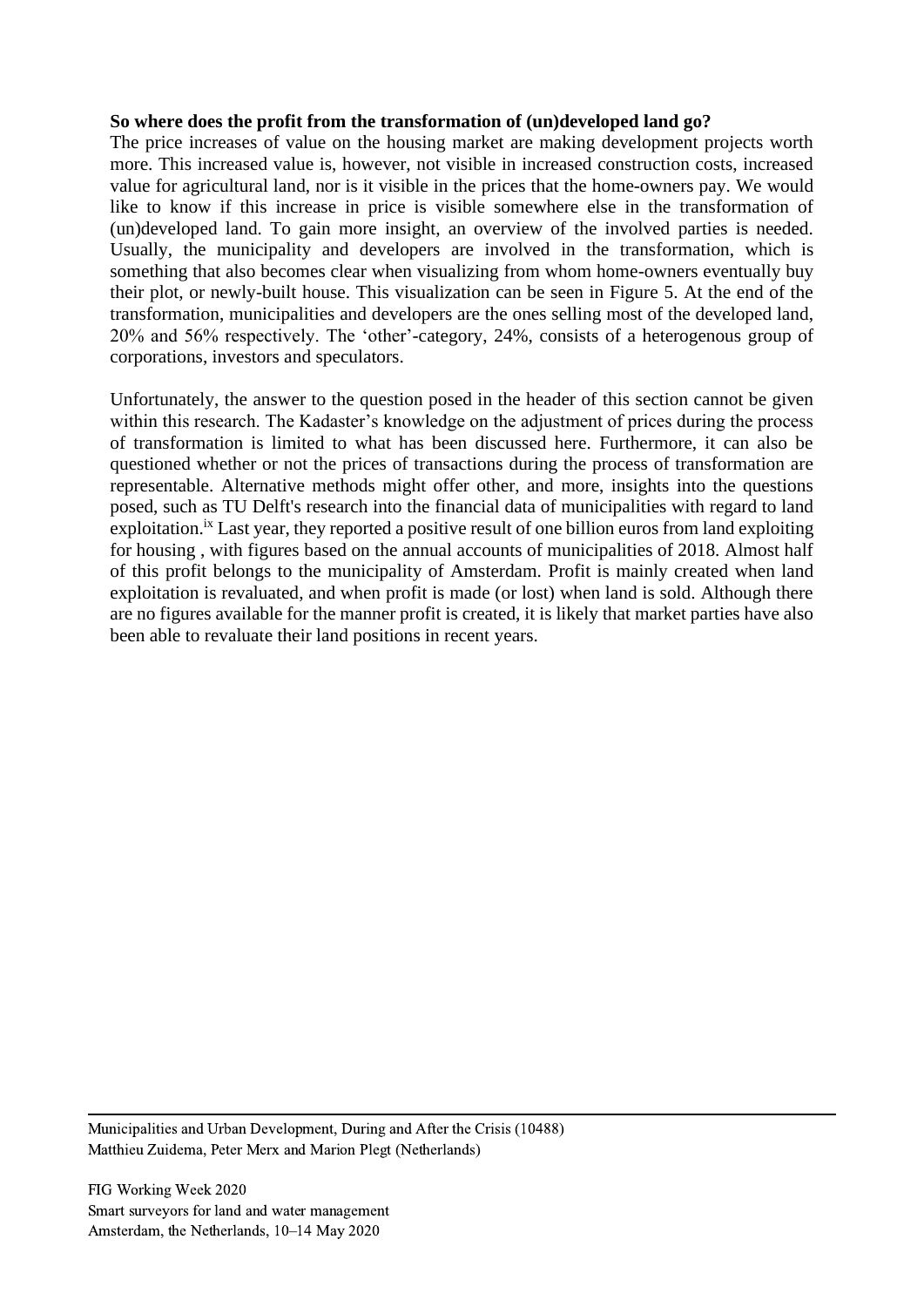

*Figure 5: From whom do home-owners buy their plot, or newly-built house?*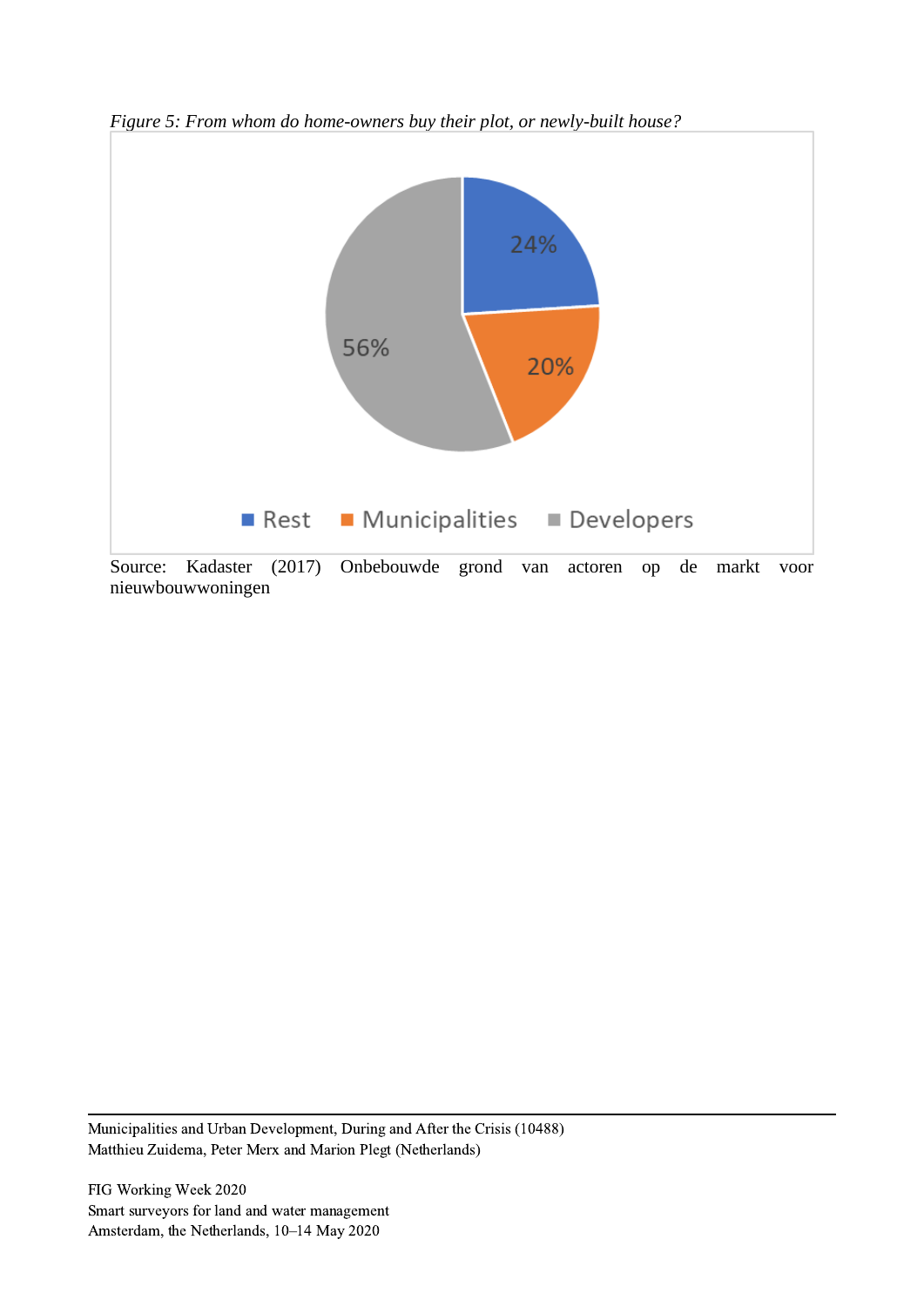#### **Strategic importance of land**

The financial importance of the transformation process is large. Changing a function of land from agriculture to housing means that the land value increases many times. At the moment, agricultural land is worth  $662,000$  per hectare, or  $6.20$  per m<sup>2</sup>. When selling a plot designated for newly-built houses, the home-owner pays, on average, almost  $\epsilon$ 500 per m<sup>2</sup>. This shows that, during this transformation process, the value of land increases almost 80 times.

The large economic (and social) importance of housing projects ensures that the actors involved compete with eachother for early involvement, as this leads to taking up strategic positions and having control. For example, in the Netherlands, parties tend to buy undeveloped land before it has officially been designated for development, or they come to agreements with the owners, often farmers, early on. This way, developers, municipalities and speculators compete with each other for the most favourable position. From our research into the positions of these parties on the housing market, it is clearly that the combined number of plots owned by these actors is sufficient to accommodate almost the entire Dutch housing-demand.<sup>x</sup> Many of these plots had already been acquired before the economic crisis of 2008.

### **Municipalities have become less active on the land market**

For developers, it is of economic importance to take a strategic position with regards to the land market. These market parties are financially driven, whereas municipalities (and possibly housing corporations) are driven by a social interest. Until the economic crisis, many municipalities maintained an pro-active land policy. Many municipalities used to acquire land for the purpose of housing development. In this case, ownership of land means being in charge in the realization phase and it offers opportunities to realise public goals, such as a policy for social housing, and ensuring investments for facilities and infrastructure.

After 2008, when the demand on the housing market stagnated, it became clear that a pro-active land policy comes with large risks. The demand declined, as did the prices; and developments had to accept large losses. Parties could not live up to their agreements and municipalities were financially affected, losing billions of euros. $^{\text{xi}}$  Since then, municipalities have become more passive and have sought different instruments to ensure public goals in development projects. The six Dutch municipalities that are faced with the largest demand for houses have acquire significantly less plots than before the economic crisis of 2008, as is visualized in Figure 6.

The pressure on municipalities to return to their former, more pro-active policy has been increasing. The increased demand on the housing market in the last few years has made it, once again, lucrative to be active on the land market. Furthermore, to prepare for the expected population growth, the housing stock needs to be expanded. Despite the strong growth of newlybuilt houses, the number of houses needed is barely met. Moreover, the declined growth in housing development that is expected for 2020 will increase the challenge of realising the needed number of houses even further.

Municipalities and Urban Development, During and After the Crisis (10488) Matthieu Zuidema, Peter Merx and Marion Plegt (Netherlands)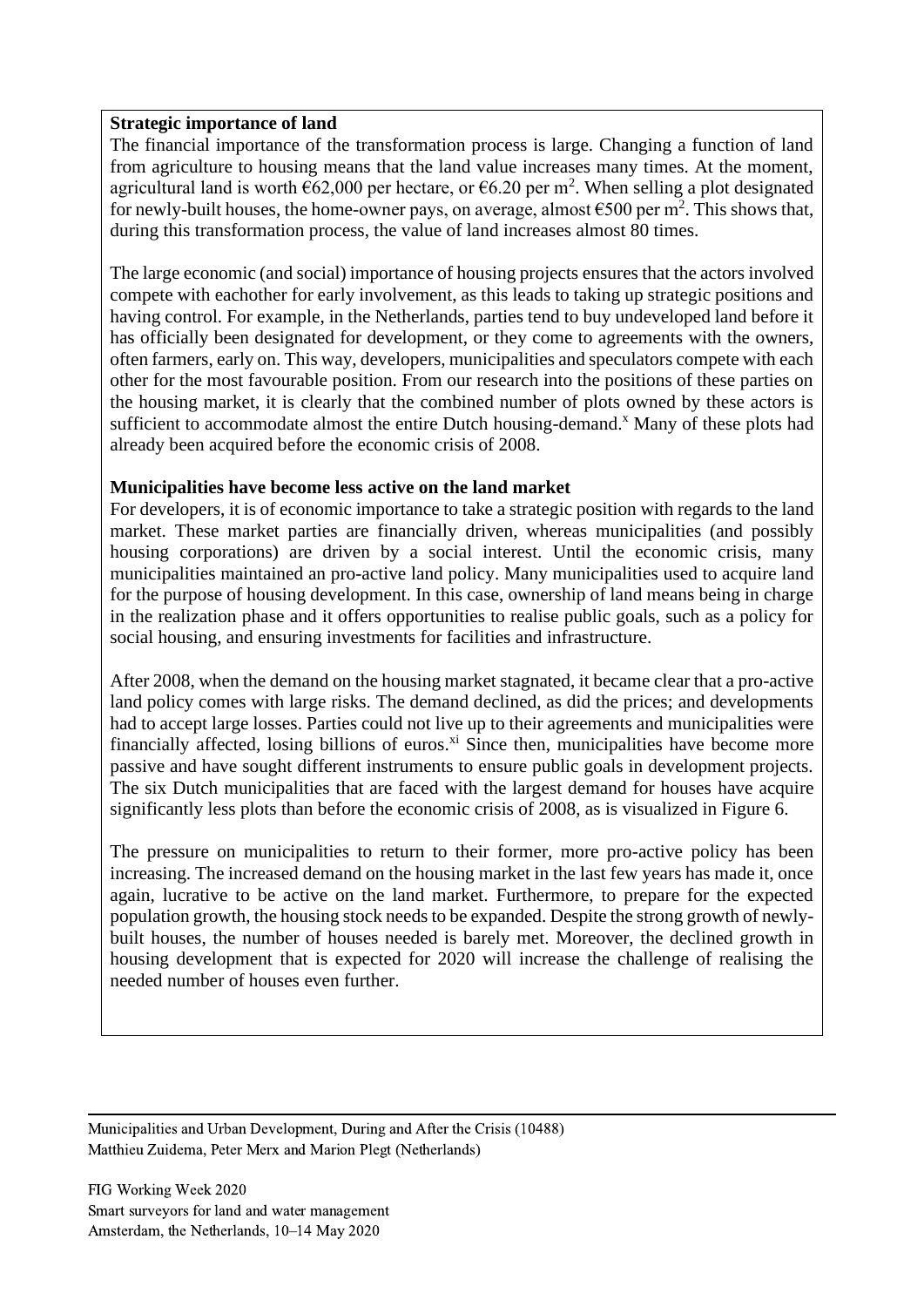

## *Figure 6: Six municipalities with the largest demand for houses: sold plots after 2006*

### **To conclude**

The housing market is booming, the number of houses sold, as well as house prices, have reached unprecedented numbers. Prices of newly-built houses increase as well. In this paper we discussed the impact of the housing market on the land market. We tried to follow the transformation process from 'greenfields' to newly built houses. During this transformation, a location usually changes hands several times. A farmer will sell land to a municipality, the municipality will in turn transfer the land to a developer, who will then sell the land to the new owner of the house. These transactions of ownership are recorded by the Dutch Kadaster, as the Land Registry Office is responsible for providing information about the housing market.

The analyses of transactions showed that land prices only increased moderate compared to housing prices. These lagging prices, and also lagging increases of construction costs, mean that that are profits to gain in development projects. These profits probably are for the municipalities and developers, as they are responsible for the transformation processs. However, the Kadaster's knowledge on the adjustment of prices and identicification of these profits during the process of transformation is limited.

The TU Delft's research into the financial data of municipalities with regard to land exploitation offers some insight. Last year, the municipalities reported a positive result of one billion euros from land exploiting for housing, with figures based on the annual accounts of municipalities of 2018. Although there are no figures available for the manner profit is created, it is likely that market parties have also been able to revaluate their land positions in recent years

Municipalities and Urban Development, During and After the Crisis (10488) Matthieu Zuidema, Peter Merx and Marion Plegt (Netherlands)